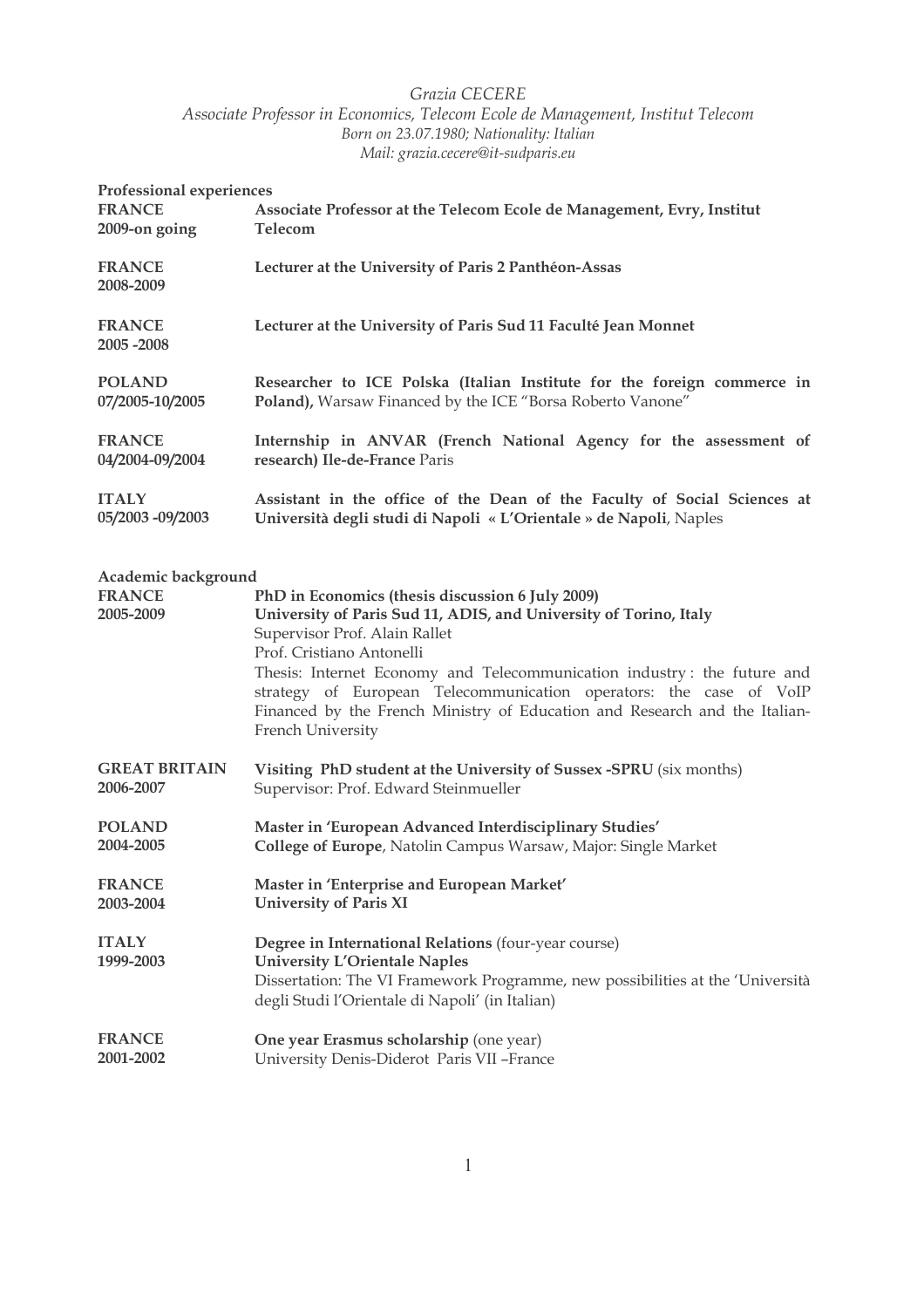# **Articles and working papers**

Cecere, G. and Corrocher, N., 2012. The adoption of Internet calling among consumers in Italy: An empirical analysis. Technological Change and Social Forecasting, 79 (3) 570-578.

Cecere, G. and Corrocher, N. 2011. The intensity of VoIP usage in Great Britain: Users' characteristics and firms' strategies. Telecommunications Policy, 35 (6), 522-531. doi:10.1016/j.telpol.2011.04.004

Cecere, G., 2009. VoIP diffusion among new entrants: A path dependent process. Industry and Innovation, 16 (2), 219-245.

### Working paper

Cecere, G. and Ozman, M., 2011. Recombinative Capabilities: The Effects of Technological Diversification and Intra-firm Networks

Cecere, G. 2011. Creative and adaptive responses in telecommunication industry

Cecere, G. and Corrocher, N., 2011. Interregional cooperation in ICT: A gravity model

Cecere, G., Soulié, N., Le Guel, F. 2011. Perception of privacy concerns in Europe: individual, institutional or cultural issue?

Cecere, G., Rochelandet, F., 2011. Modèles d'affaires numériques, exploitation des données personnelles

Cecere, G. and Corrocher, N., Scarica, F. 2011. When pirates buy digital music online: An empirical analysis on a sample of college students

### Other publications

Cecere, G., Mbo' Ida, M. F., 2006. Les DRMs pourraient-ils être des outils de régulation fiables?, in: Chartron, G., Broudoux, E. (Eds.) Document numérique et société: Actes de la conférence DocSoc - 2006: Semaine du document numérique. ADBS, Paris, pp. 15-28

Cecere, G., 2008. Triple play vs. Software Voice in France, in: Waelbroeck, P. (Ed.), Proceedings of the 2008 TELECOM ParisTech Conference on the Economics of Information and Communication Technologies (ICT), TELECOM ParisTech, Paris, pp. 416-454

### **Editorial activities**

Annals of Telecommunication, Economics of innovation and new technology, Industry and Innovation, Information Technology for Development, Technology analysis and strategic management, Telecommunication Policy.

French version of the Econometrics Analysis of W.H. Greene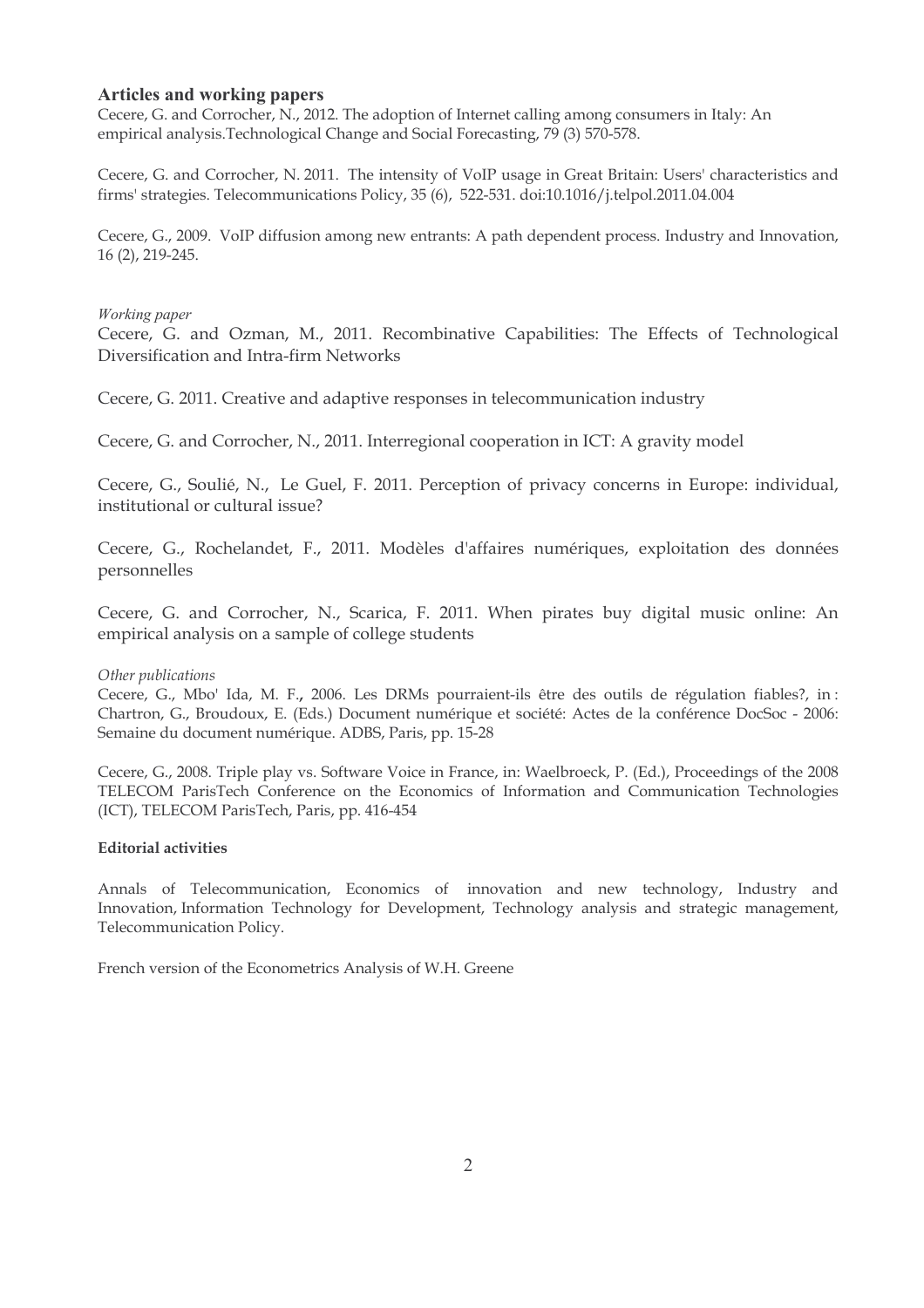### **Econometrics courses and seminars**

Seminars on Econometrics of panel data, ENSAE/INSEE 2007-2008, Paris, France Panel data Econometrics course, CEPE/INSEE, 2007 (4 days), Paris, France Econometrics methods II, Economics department, University of Sussex, 2007, Great Britain Econometrics Summer School, CIDE, 11-23 September 2006, Bertinoro, Italy

#### **Language Skills**

Italian: native speaker English: excellent French<sup>.</sup> excellent Polish: beginner

### **IT** skills

Windows MS Office: Word, Excel, Power Point, Access Econometric software: STATA, Eviews, SAS Entreprise LaTex and Beamer, Language HTML

#### Presentation of articles during conferences

ICT Conference Munich, Management and Economics of ICT, 29 February- 2 March 2012, Germany. Perceived internet privacy concerns on social network in Europe

DEGIT XVI Dynamics, Economic Growth, and International Trade, September 8-9 2011, St. Petersburg, Russia Interregional cooperation in ICT: A gravity model

DIME Final conference, 6-8 April 2011, Maastricht, Netherlands Recombinative Capabilities: The Effects of Technological Diversification and Intra-firm Networks

Conference The Demography of firms and industries, 20-21 January 2011, Paris, France Recombinative Capabilities: The Effects of Technological Diversification and Intra-firm Networks

Information Telecommunication Society (ITS) Biennial Conference 2010, 27-30 June, Tokyo, Japon The intensity of VoIP usage in Great Britain: Users' characteristics and firms' strategies (with N. Corrocher)

AIMS CONFERENCE, 1-4 June 2010, Luxembourg Recombinative Capabilities: The Effects of Technological Diversification and Intra-firm Networks

DIME-BRICK The Organisation, Economics and Policy of Scientific Research?, 23-24 April 2010, Turin, Italy Invited discussant

DIME SPRU DIME Workshop on Technology, Skills and Geography, 11-12 September 2009, Brighton, UK The intensity of VoIP usage in Great Britain:

EARIE Conference 5-7 September 2008, Toulouse, France Triple play vs. Software voice in France

6th ZEW Conference: The Economics of ICT 4-5 July 2008, Mannheim, Germany Triple play vs. Software voice in France

Conference on the economics of Information and Communication technologies ENST 19-20 June 2008, Paris, France An econometric analysis of software voice diffusion among consumers in France

Knowledge, science and innovation GREQAM ANR 4-5 October 2007, Aix-en-Provence, France Triple play vs. Software voice in France